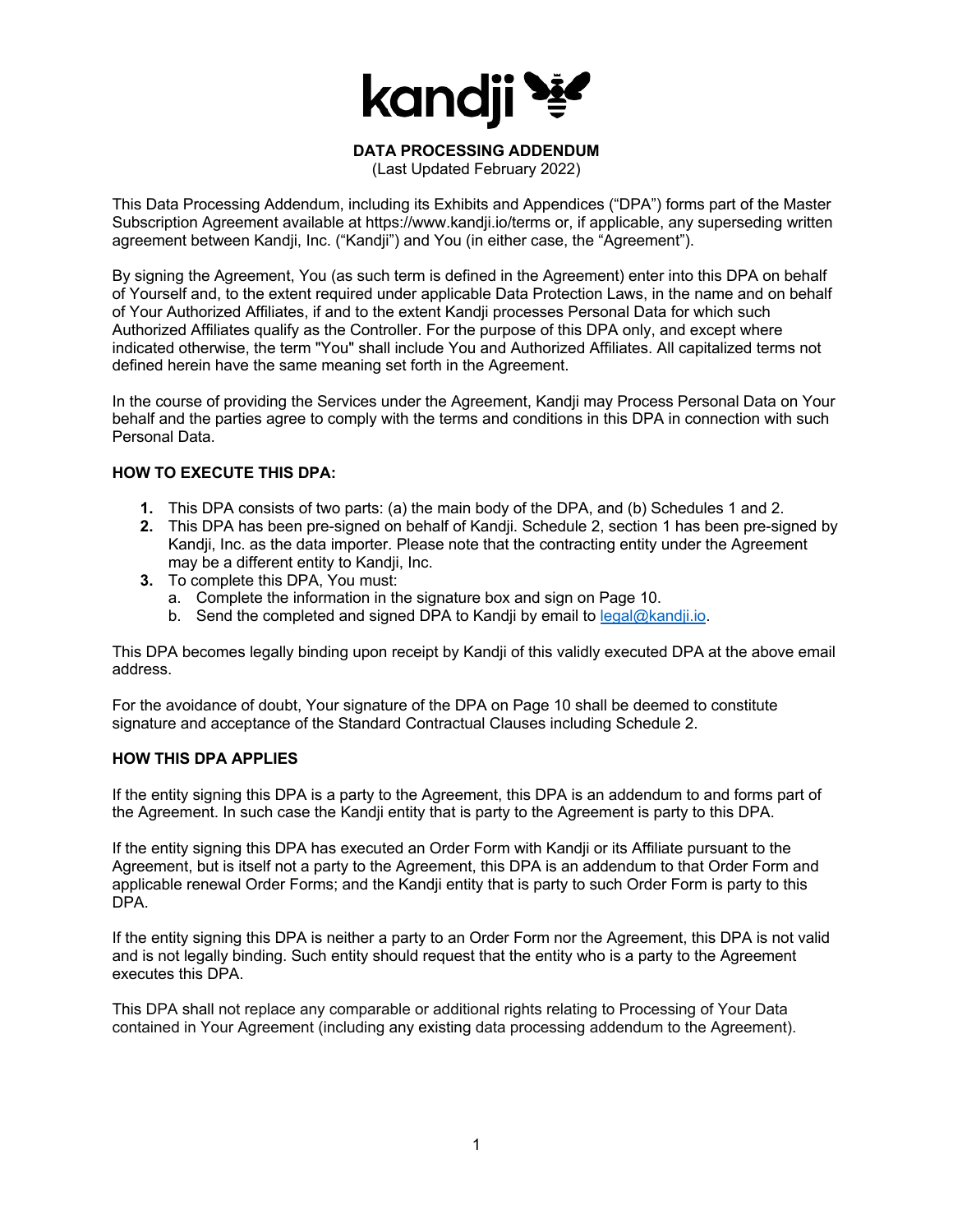

### **1. DATA PROCESSING TERMS.**

"**Affiliate**" means any entity that directly or indirectly controls, is controlled by, or is under common control with the subject entity. "Control" for purposes of this definition, means direct or indirect ownership or control of more than fifty percent (50%) of the voting interests of the subject entity.

"**Authorized Affiliate**" means any of Your Affiliate(s) which (a) is subject to Data Protection Laws and Regulations and (b) is permitted to use the Services pursuant to the Agreement between You and Kandji, but has not signed its own Order Form with Kandji and is not "You" as defined under the Agreement.

"**CCPA**" means the California Consumer Privacy Act, Cal. Civ. Code§ 1798.100 et seq., and its implementing regulations.

"**Controller**" means the entity which determines the means and purposes of the Processing of Personal Data.

"**European Data Protection Laws and Regulations**" means the GDPR and other laws and regulations of the European Union, the European Economic Area and their member states, Switzerland, the United Kingdom, each as amended from time to time.

"**Data Protection Laws and Regulations**" means all laws and regulations applicable to the Processing of Personal Data under the Agreement, including without limitation CCPA and other laws and regulations of the United States and its states, the GDPR and other European Data Protection Laws and Regulations, each as amended from time to time.

"**Data Subject**" means the identified or identifiable person to whom Personal Data relates.

"**Europe**" means the European Union, the European Economic Area, Switzerland, and the United Kingdom.

"**Kandji Group**" means Kandji and its Affiliates engaged in the Processing of Personal Data.

"**GDPR**" means the Regulation (EU) 2016/679 of the European Parliament and of the Council of 27 April 2016 on the protection of natural persons with regard to the processing of personal data and on the free movement of such data, and repealing Directive 95/46/EC (General Data Protection Regulation) together with any subordinate legislation or implementing regulation.

"**Personal Data**" or "**Personal Information**" means any information describing or relating to (i) an identified or identifiable natural person or household and, (ii) an identified or identifiable legal entity (where such information is protected similarly as personal data or personally identifiable information under applicable Data Protection Laws and Regulations), where for each (i) or (ii), such data is Your Data.

"**Processing**" means any operation or set of operations which is performed upon Personal Data, whether or not by automatic means, such as collection, recording, organization, structuring, storage, adaptation or alteration, retrieval, consultation, use, disclosure by transmission, dissemination or otherwise making available, alignment or combination, restriction, erasure or destruction.

"**Processor**" means the Party which Processes Personal Data on behalf of the Controller, including as applicable any "Service Provider" as that term is defined by the CCPA.

"**Security and Privacy Documentation**" means the Security and Privacy documentation applicable to the specific Services licensed by You, as updated from time to time, and available HERE.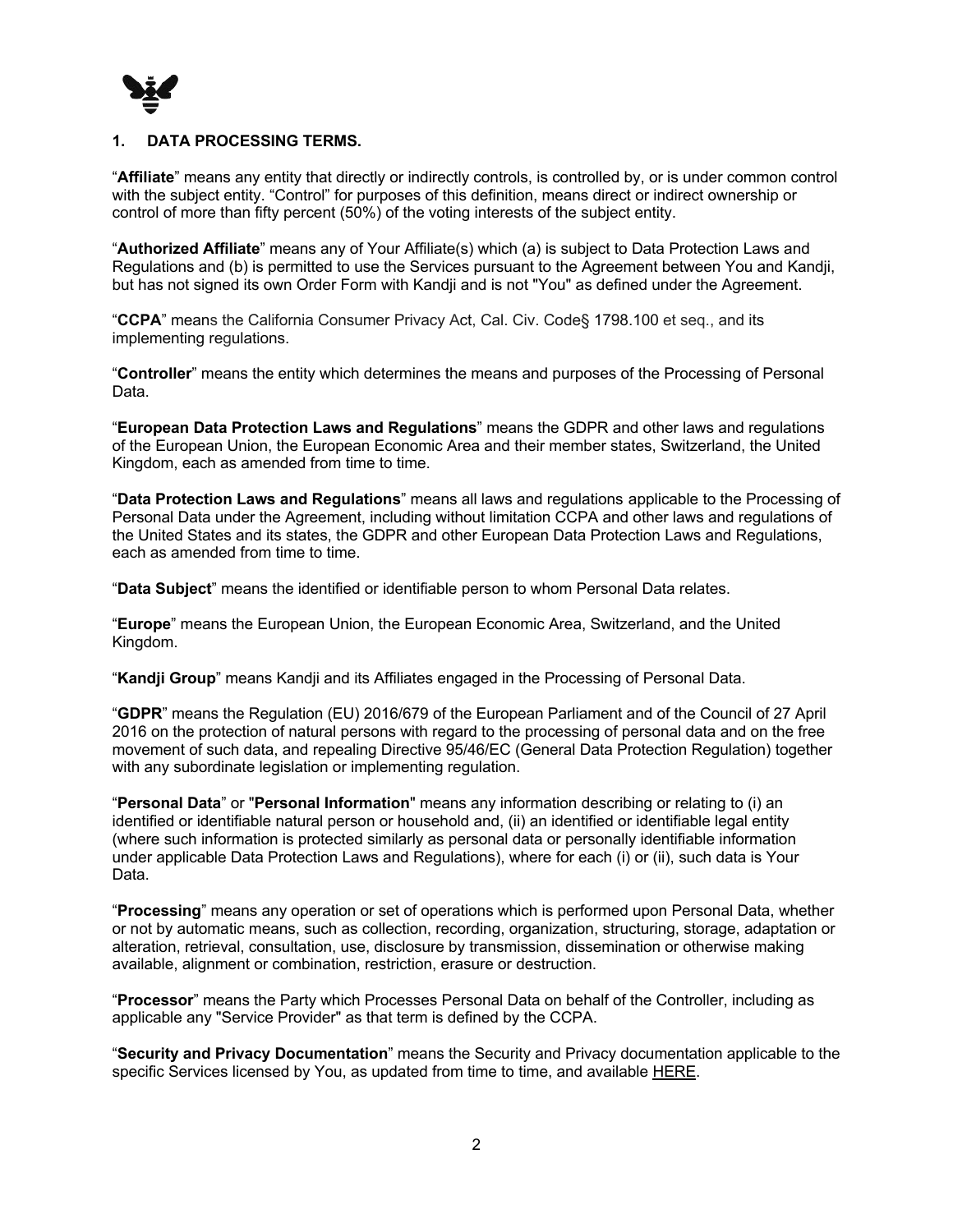

"**Standard Contractual Clauses**" means Standard Contractual Clauses for the transfer of Personal Data to third countries pursuant to Regulation (EU) 2016/679 of the European Parliament and the Council approved by European Commission Implementing Decision (EU) 2021/914 of 4 June 2021, as currently set out at https://eur-lex.europa.eu/eli/dec\_impl/2021/914/oj.

"**Sub-processor**" means any Processor engaged by Kandji or a member of the Kandji Group.

"**Supervisory Authority**" means an independent public authority which is established by an EU Member State pursuant to the GDPR.

"**You**" means the entity that accepted the Agreement together with its Affiliates which have signed Order Forms.

"**Your Data**" has the same meaning as defined in the Agreement, provided that such data is electronic data and information submitted by or for You to the Services.

## **2. PROCESSING OF PERSONAL DATA.**

**2.1. Roles of the Parties**. The parties acknowledge and agree that (a) with regard to the Processing of Personal Data, You are the Controller or and Kandji is the Processor, as applicable, and (b) Kandji or members of the Kandji Group will engage Sub-processors pursuant to the requirements set forth in Section 5 "Sub-Processors" below.

**2.2. Duration.** Kandji shall process Personal Data throughout the duration of the term of the Agreement (including any Order Form(s) thereto) or any renewal term thereof. Upon termination of the Services by either party, Kandji shall cease processing Personal Data on Your behalf upon completion of the termination provisions described herein.

**2.3. Your Processing of Personal Data**. You shall, in Your use of the Services, Process Personal Data in accordance with the requirements of all applicable Data Protection Laws and Regulations, including without limitation requirements to provide notice to Data Subjects of the use of Kandji as Processor. You shall have sole responsibility for the accuracy, quality, and legality of Personal Data and the means by which You acquired Personal Data. You represent and warrant that You have established a lawful basis to Process Personal Data, Your use of the Services will not violate the rights of any Data Subject, and You have the right to transfer, or provide access to, the Personal Data to Kandji for Processing in accordance with the terms of the Agreement (including this DPA). You shall inform Kandji without undue delay if You are not able to comply with Your obligations under this DPA or any applicable Data Protection Laws and Regulations. For the avoidance of doubt, Kandji is not responsible for compliance with any Data Protection Laws and Regulations applicable to You or Your industry that are not generally applicable to Kandji.

**2.4. Kandji's Processing of Personal Data**. You appoint Kandji to process the Personal Data contained in Your Data on Your behalf as necessary for Kandji to provide the Services under the Agreement. All Personal Data Processed under the Agreement (including this DPA) will be stored, organized, and made available to You as the Controller. Kandji shall treat Personal Data as Confidential Information. If Kandji is required by applicable law to disclose Your Data for a purpose unrelated to the Agreement, Kandji will first inform You of the legal requirement and give You an opportunity to object or challenge the requirement, unless the law prohibits such notice. Notwithstanding the foregoing, Kandji shall have the right to collect and use Personal Data contained in Your Data to investigate a use of the Service that is unlawful or violates the Agreement, provide, and develop the Service, respond to legal actions, or for administrative purposes such as accounting and compliance.

**2.5. Nature, Purpose, and Subject-Matter of the Processing**. The nature and purpose of Kandji's Processing of Personal Data as Your Processor is described in and governed by the Agreement. The subject-matter of data Processed under this DPA is Personal Data of Your employees, contractors,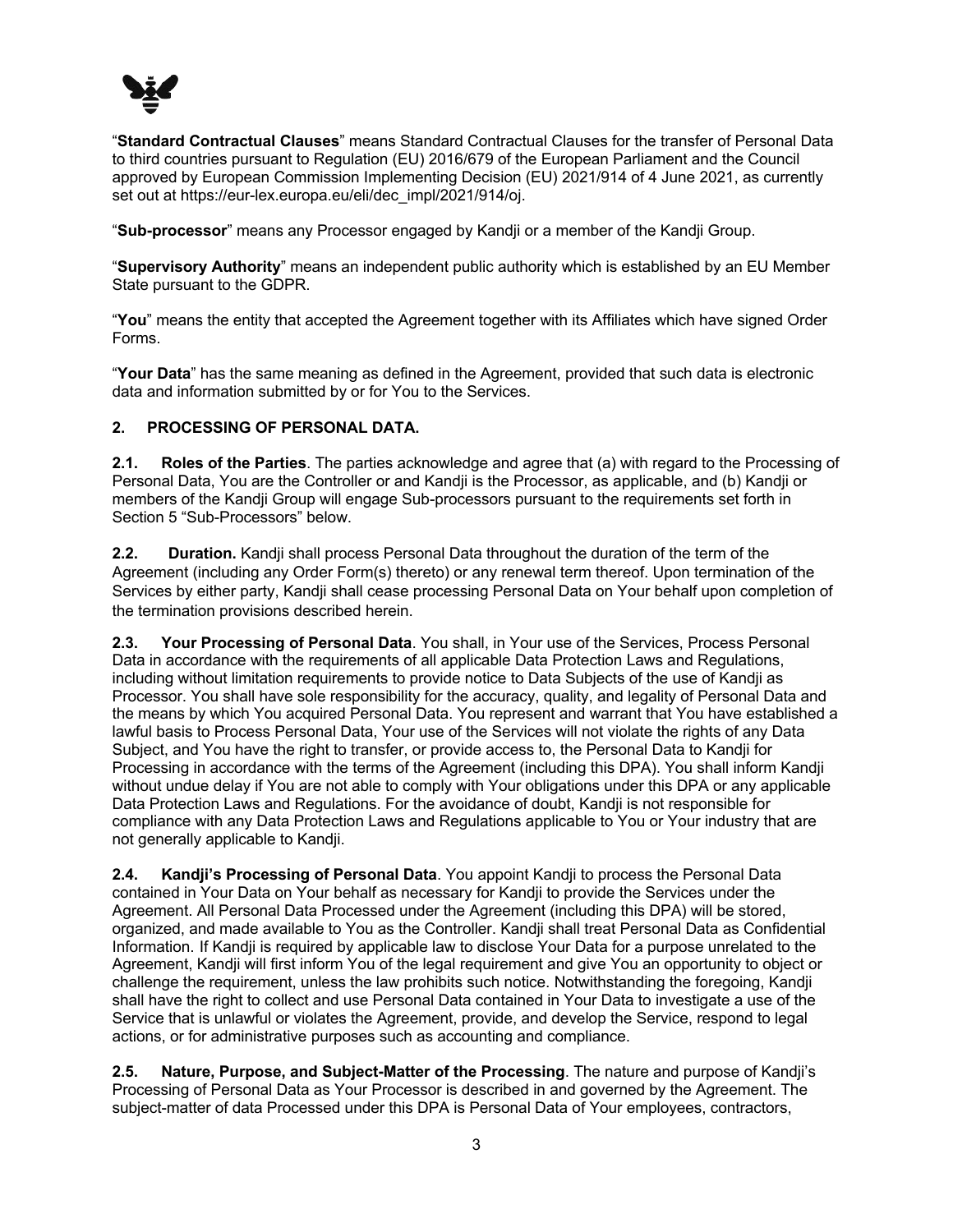

representatives, and other end user Data Subjects and as otherwise described in the Agreement. Kandji shall only Process Your Data for the purpose of providing the Services to You and to comply with Your Instructions. For each Service for which Processing is involved, the duration of the Processing, the nature and purpose of the Processing, the types of Personal Data and categories of Data Subjects Processed under this DPA are further specified in Exhibit A to this DPA ("Details of Processing/Transfer").

**2.6. Instructions.** Kandji shall Process, retain, use, store, or disclose Personal Data only according to written, documented instructions issued by You to Kandji to perform a specific or general action with regard to Personal Data for the purpose of providing the Services to You pursuant to the Agreement (Your "Instructions"). The parties agree that the Agreement (including this DPA and any Order Form(s)), together with Your use of the Services in accordance with the Agreement, constitute Your complete and final Instructions to Kandji in relation to the Processing of Your Data. You may modify, amend, add, or replace individual Instructions in writing ("Additional Instructions") to Kandji at privacy@kandji.io. Any Additional Instructions must be consistent with this DPA and the Agreement. If Kandji determines that Additional Instructions are outside the scope of the Agreement, Kandji may charge additional fees and/or require a written agreement between Kandji and You to perform such Additional Instructions. Kandji shall inform You without delay if, in Kandji's opinion, an Instruction violates applicable Data Protection Laws and Regulations or Kandji is unable to follow an Instruction and, where necessary, cease all Processing until You issue new Instructions with which Kandji is able to comply.

## **3. RIGHTS OF DATA SUBJECTS**

Kandji shall, to the extent legally permitted, promptly notify You if Kandji receives a request from a Data Subject to exercise the Data Subject's right under applicable Data Protection Laws and Regulations relating to Your Data, each such request being a "Data Subject Request". Taking into account the nature of the Processing, if You are unable to independently address a Data Subject Request, Kandji will assist You by appropriate technical and organizational measures, insofar as this is possible and to the extent Kandji is legally permitted to do so, for the fulfilment of Your obligation to respond to a Data Subject Request under Data Protection Laws and Regulations. You shall be legally responsible for responding substantively to any such Data Subject Requests or communications involving Personal Data and for all costs associated with the same.

## **4. KANDJI PERSONNEL**

**4.1. Confidentiality**. Kandji shall ensure that its personnel engaged in the Processing of Personal Data are informed of the confidential nature of the Personal Data, have received appropriate training on their responsibilities and have executed written confidentiality agreements. Kandji shall ensure that such confidentiality obligations survive the termination of the personnel engagement.

**4.2. Reliability**. Kandji shall take commercially reasonable steps to ensure the reliability of any Kandji personnel engaged in the processing of Personal Data.

**4.3. Limitation of Access**. Kandji shall ensure that Kandji's access to Personal Data is limited to those personnel who are necessary to provide the Services.

**4.4. Data Protection Officer**. Kandji has appointed a data protection officer. The appointed person may be reached at privacy@kandji.io.

### **5. SUB-PROCESSORS**

**5.1. Appointment of Sub-processors**. You authorize Kandji to engage the Sub-Processors on our Sub-Processor List as of the effective date of this DPA to Process Your Data pursuant to the Agreement (including this DPA) and You acknowledge and agree that (a) Kandji's Affiliates may be retained as Subprocessors and (b) Kandji and Kandji's Affiliates respectively may engage third-party Sub-processors in connection with the provision of the Services. Kandji or a Kandji Affiliate has entered into a written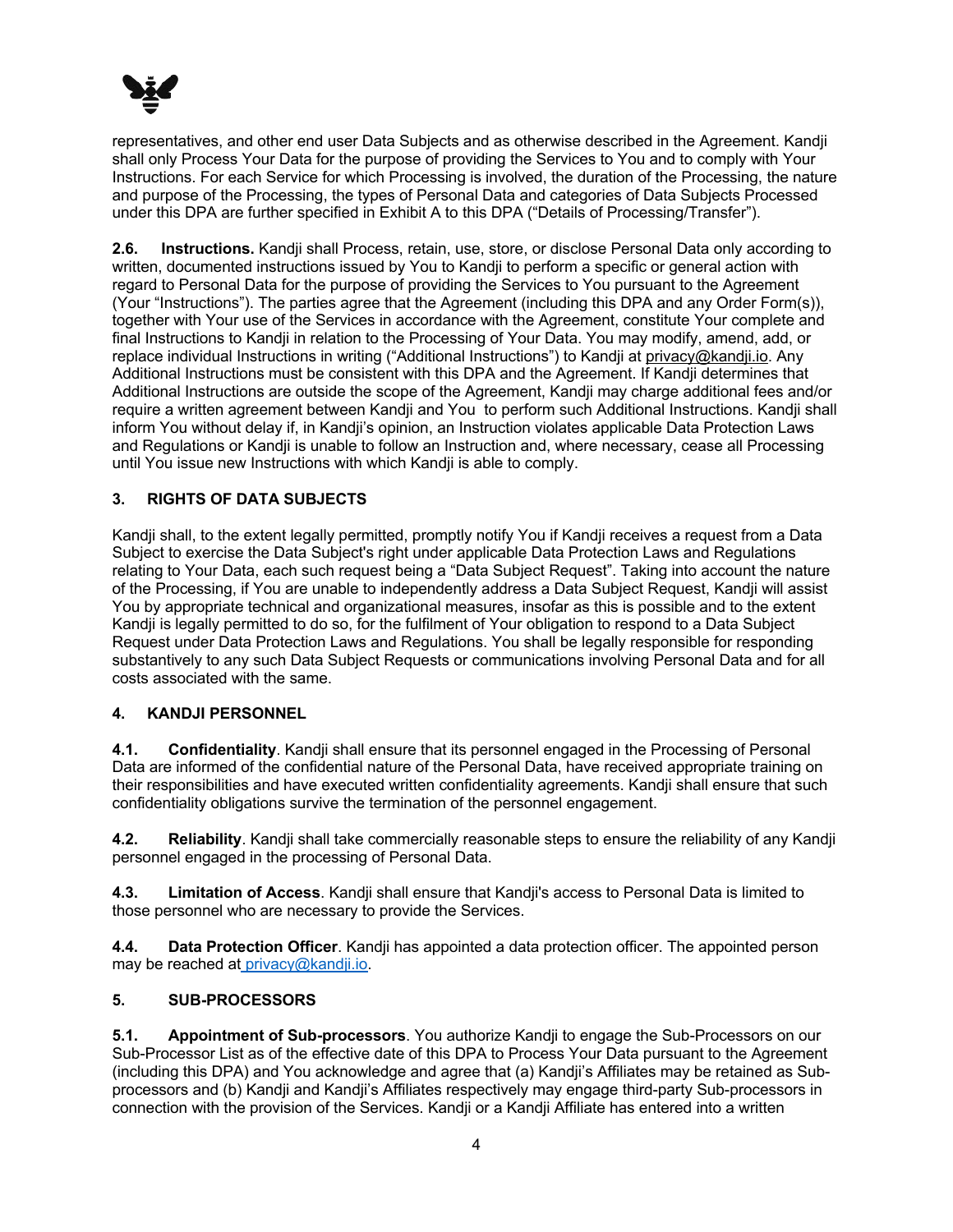

agreement with each Sub-processor containing data protection obligations not less protective than those in this Agreement with respect to the protection of Your Data to the extent applicable to the nature of the services provided by such Sub-processor.

**5.2. List of Current Sub-processors and Notification of New Sub-processors**. Kandji shall make available to You the current list of Sub-processors for the applicable Service(s). Such Sub-processor lists shall include the identities of those Sub-processors and their country of location. You may also find this information on Kandji's Sub-processor Page, located HERE, as well as a mechanism to subscribe to notifications of new Sub-processors, to which You shall subscribe, and if You subscribe, Kandji shall provide notification of any new Sub-processors before authorizing any new Sub-processor(s) to Process Personal Data in connection with the provision of the applicable Services.

**5.3. Objection Right for New Sub-processors**. You may object to Kandji's use of a new Subprocessor by notifying Kandji promptly in writing within ten (10) business days after receipt of Kandji's notice in accordance with the mechanism set out in Section 5.2. In the event You object to a new Subprocessor, as permitted in the preceding sentence, Kandji will use reasonable efforts to make available to You a change in the Services or recommend a commercially reasonable change to Your configuration or use of the Services to avoid Processing of Personal Data by the objected-to new Sub- processor without unreasonably burdening You. If Kandji is unable to make available such change within a reasonable period of time, which shall not exceed thirty (30) days, You may terminate the applicable Order Form(s) with respect only to those Services which cannot be provided by Kandji without the use of the objected-to new Sub-processor by providing written notice to Kandji. Kandji will refund You any prepaid fees covering the remainder of the term of such Order Form(s) following the effective date of termination with respect to such terminated Services, without imposing a penalty for such termination on You.

**5.4. Liability**. Kandji shall be liable for the acts and omissions of its Sub-processors to the same extent Kandji would be liable if performing the services of each Sub-processor directly under the terms of this DPA, except as otherwise set forth in the Agreement.

## **6. SECURITY**

**6.1. Controls for the Protection of Your Data**. Kandji shall maintain appropriate technical and organizational measures for protection of the security, confidentiality and integrity of Your Data. In doing so, Kandji shall take into account the state of the art, the costs of implementation and the nature, scope, context and purposes of Processing as well as the risk of varying likelihood and severity for the rights and freedoms of natural persons. You are solely responsible for (a) determining whether the Services meet Your security standards and support Your obligations under Data Protection Laws and Regulations and (b) the secure use of Kandji's Services by Yourself or any individual You provide with an Authorized Device, including but not limited to securing account authentication information and ensuring no User seeks to misuse Personal Data or engages in activities likely to give rise to a Data Incident (defined below).

**6.2. Audits**. Kandji shall maintain an audit program to help ensure compliance with the obligations set out in this DPA and shall make available to You information to demonstrate compliance with the obligations set out in this DPA as set forth in this "Audits" Section.

**6.2.1. Third-Party Certifications and Audits**. Kandji has obtained the third-party certifications and audits set forth HERE. Upon Your written request at reasonable intervals, and subject to the confidentiality obligations set forth in the Agreement, Kandji shall make available to You (or Your Third-Party Auditor - as defined below in Section 6.2.4) information regarding Kandji's compliance with the obligations set forth in this DPA in the form of a copy of Kandji's then most recent third-party audits or certifications. Such third-party audits or certifications may also be shared with Your competent Supervisory Authority on its request. Upon Your reasonable request, Kandji shall provide a report and/or confirmation of Kandji's audits of third-party Sub-processors' compliance with the data protection controls set forth in this DPA and/or a report of third party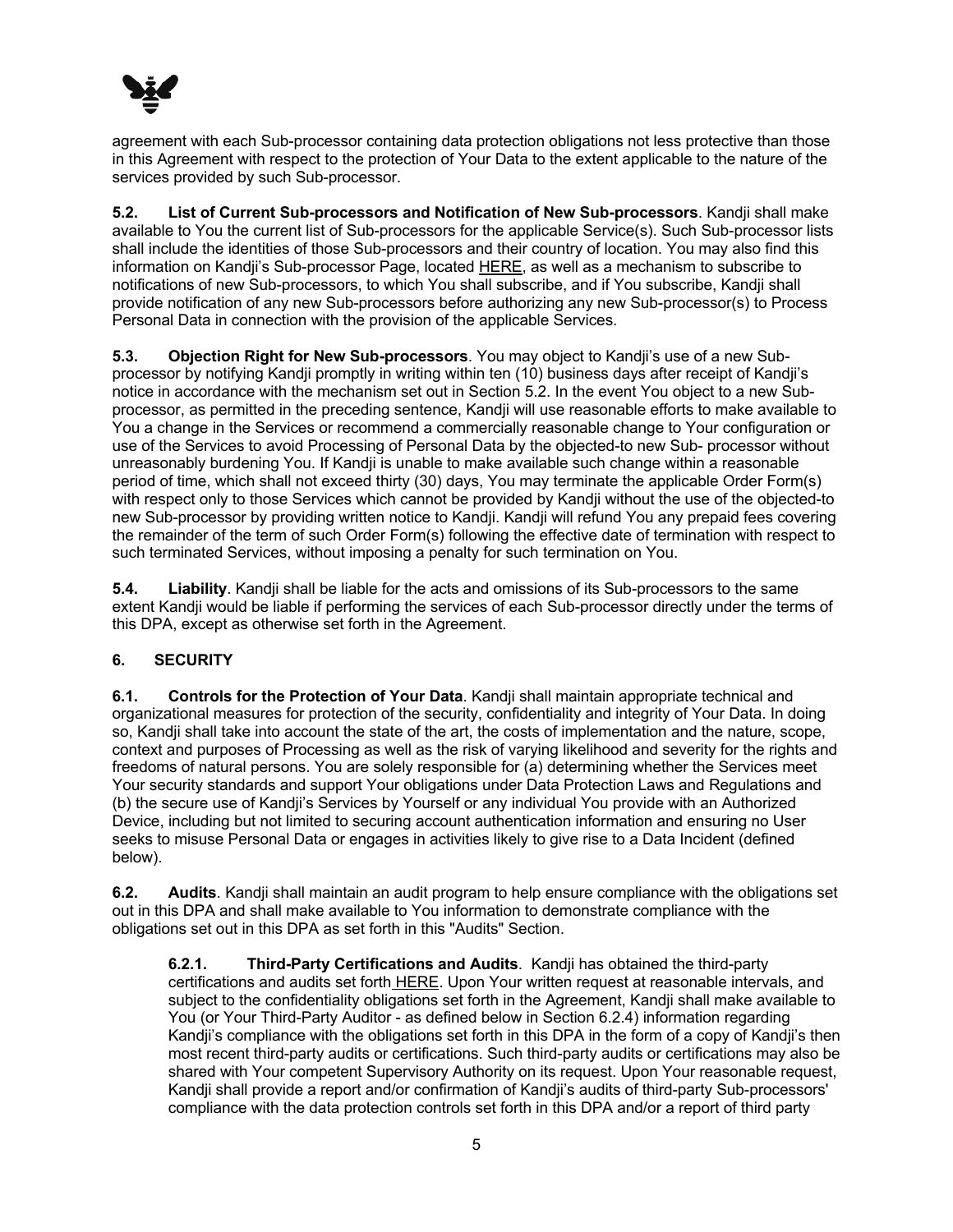

auditors' audits of third party Sub-processors that have been provided by those third-party Subprocessors to Kandji, to the extent such reports or evidence may be shared with You ("Third-party Sub-processor Audit Reports"). You acknowledge that (i) Third-party Sub-processor Audit Reports shall be considered Confidential Information as well as confidential information of the third-party Sub-processor and (ii) certain third-party Sub-processors to Kandji may require You to execute a non-disclosure agreement with them in order to view a Third-party Sub-processor Audit Report.

**6.2.2. On-Site Audit**. You may contact Kandji to request an on-site audit of Kandji's Processing activities covered by this DPA ("On-Site Audit"). An On-Site Audit may be conducted by You directly or through a Third-Party Auditor (as defined below in Section 6.2.4) selected by You when: (i) the information available pursuant to Section 6.2.1 "Third-Party Certifications and Audits" is not sufficient to demonstrate compliance with the obligations set out in this DPA and its Schedules; (ii) You have received a notice from Kandji of regarding a Data Incident; or (iii) an On-Site Audit is required by Data Protection Laws and Regulations or by Your competent supervisory authority. Any On-Site Audits will occur during Kandji's normal business hours, in a manner that does not reasonably interfere with Kandji's normal business operations and will be limited to Your Data Processing and storage facilities operated by Kandji or any of Kandji's Affiliates. No On-Site Audit shall last more than two (2) consecutive business days. Your access to Kandji's proprietary and confidential information shall be limited to that which is strictly necessary to complete the On-Site Audit. You acknowledge that Kandji operates a shared cloud environment. Accordingly, Kandji shall have the right to reasonably adapt the scope of any On-Site Audit to avoid or mitigate risks with respect to, and including, service levels, availability, and confidentiality of other Kandji customers' and users' information. You shall promptly provide Kandji with the full report and complete results of any On-Site Audit.

**6.2.3. Reasonable Exercise of Rights**. An On-Site Audit shall be conducted by You or your Third-Party Auditor: (i) acting reasonably, in good faith, and in a proportional manner, taking into account the nature and complexity of the Services used by You; (ii) up to one time per year with at least three weeks' advance written notice. If an emergency justifies a shorter notice period, Kandji will use good faith efforts to accommodate the On-Site Audit request; and (iii) during Kandji's normal business hours, under reasonable duration and shall not unreasonably interfere with Kandji's day-to-day operations. Before any On-Site Audit commences, You and Kandji shall mutually agree upon the scope, timing, and duration of the audit and the reimbursement rate for which You shall be responsible. All reimbursement rates shall be reasonable, taking into account the resources expended by or on behalf of Kandji.

**6.2.4. Third-Party Auditor**. A Third Party Auditor means a third-party independent contractor that is not a competitor of Kandji. An On-Site Audit can be conducted through a Third Party Auditor if: (i) prior to the On-Site Audit, the Third Party Auditor enters into a non-disclosure agreement containing confidentiality provisions no less protective than those set forth in the Agreement to protect Kandji's proprietary information; and (ii) the costs of the Third Party Auditor are at Your expense.

**6.3. Data Protection Impact Assessment**. Upon Your request, Kandji shall provide You with reasonable cooperation and assistance needed to fulfil Your obligation under Data Protection Laws and Regulations to carry out a data protection impact assessment related to Your use of the Services, to the extent You do not otherwise have access to the relevant information, and to the extent such information is available to Kandji.

## **7. DATA INCIDENT MANAGEMENT AND NOTIFICATION**

Kandji shall notify You without undue delay after becoming aware of the accidental or unlawful destruction, loss, alteration, unauthorized disclosure of, or access to Your Data, including Personal Data, transmitted, stored or otherwise Processed by Kandji or its Sub-processors occurring on Kandji or our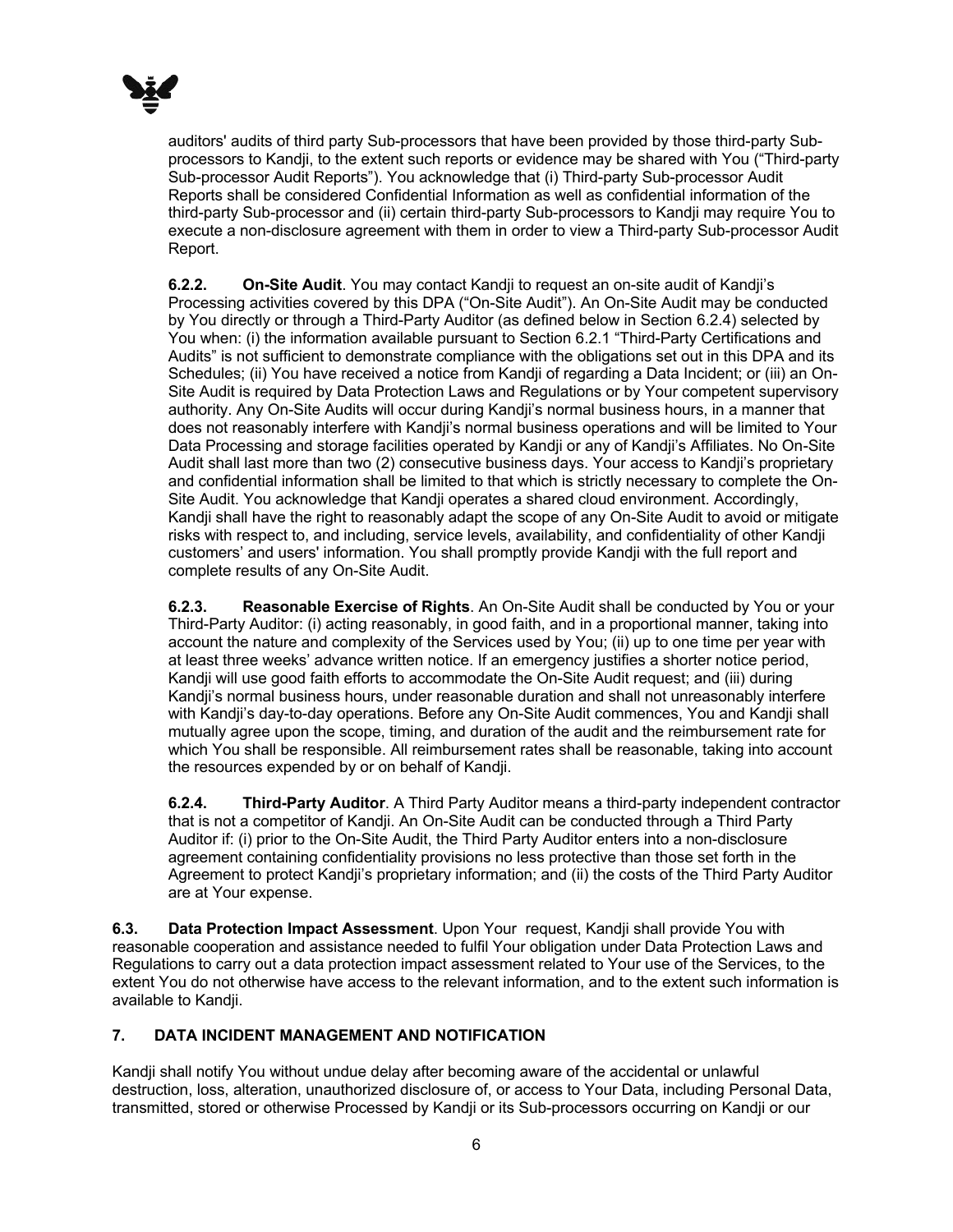

Sub-Processor's information system of which Kandji becomes aware (a "Data Incident"). Kandji shall make reasonable efforts to identify the cause of such Data Incident and take such steps as Kandji deems necessary and reasonable to remediate the cause of such a Data Incident to the extent the remediation is within Kandji's reasonable control. At Your reasonable request, and to the extent Kandji is required to do so under applicable Data Protection Laws and Regulations, Kandji will promptly provide You with commercially reasonable assistance as necessary to enable You to meet Your obligations under applicable Data Protection Laws and Regulations to notify authorities and/or affected Data Subjects. The obligations herein shall not apply to incidents that are caused by You or Your Users.

## **8. GOVERNMENT ACCESS REQUESTS**

**8.1. Kandji Requirements**. If Kandji receives a legally binding request from a Public Authority to access Personal Data that Kandji Processes on Your behalf, Kandji shall, unless otherwise legally prohibited, promptly notify You including a summary of the nature of the request. To the extent Kandji is prohibited by law from providing such notification, Kandji shall use commercially reasonable efforts to obtain a waiver of the prohibition to enable Kandji to communicate as much information as possible, as soon as possible. Further, Kandji shall challenge the request if, after careful assessment, it concludes that there are reasonable grounds to consider that the request is unlawful. Kandji shall pursue possibilities of appeal. When challenging a request, Kandji shall seek interim measures with a view to suspending the effects of the request until the competent judicial authority has decided on its merits. It shall not disclose the Personal Data requested until required to do so under the applicable procedural rules. Kandji agrees it will provide the minimum amount of information permissible when responding to a request for disclosure, based on a reasonable interpretation of the request. Kandji shall promptly notify You if Kandji becomes aware of any direct access by a Public Authority to Your Data and provide information available to Kandji in this respect, to the extent permitted by law. For the avoidance of doubt, this DPA shall not require Kandji to pursue action or inaction that could result in civil or criminal penalty for Kandji such as contempt of court.

**8.2. Sub-processors requirements**. Kandji shall ensure that Sub-processors involved in the Processing of Personal Data are subject to the relevant commitments regarding Government Access Requests in the Standard Contractual Clauses

## **9. RETURN OR DELETION OF PERSONAL DATA**

Upon termination or expiration of the Agreement or any renewal term thereof, Kandji will delete all Personal Data Processed under the Agreement that is in Kandji's possession. In the case of any Personal Data not so deleted, Kandji will return, destroy, or render anonymous all such Personal Data in accordance with Your reasonable written Instructions submitted to Kandji within 30 days of termination or expiration of the Agreement, subject to the limitations described in the Agreement. The requirements of this Section 9 do not apply to the extent that Kandji is required by applicable law to retain some or all of Your Data, or to Your Data that is archived on back-up systems, which data Kandji shall securely isolate and protect from any further Processing and delete in accordance with Kandji's deletion practices.

## **10. AUTHORIZED AFFILIATES**

**10.1. Contractual Relationship**. The parties acknowledge and agree that, by executing the Agreement, You enter into the DPA on behalf of yourself and, as applicable, in the name and on behalf of its Authorized Affiliates, thereby establishing a separate DPA between Kandji and each such Authorized Affiliate subject to the provisions of the Agreement and this Section 10 and Section 11. Each Authorized Affiliate agrees to be bound by the obligations under this DPA and, to the extent applicable, the Agreement. For the avoidance of doubt, an Authorized Affiliate is not and does not become a party to the Agreement and is only a party to the DPA. All access to and use of the Services by Authorized Affiliates must comply with the terms and conditions of the Agreement and any violation of the terms and conditions of the Agreement by an Authorized Affiliate shall be deemed a violation by You.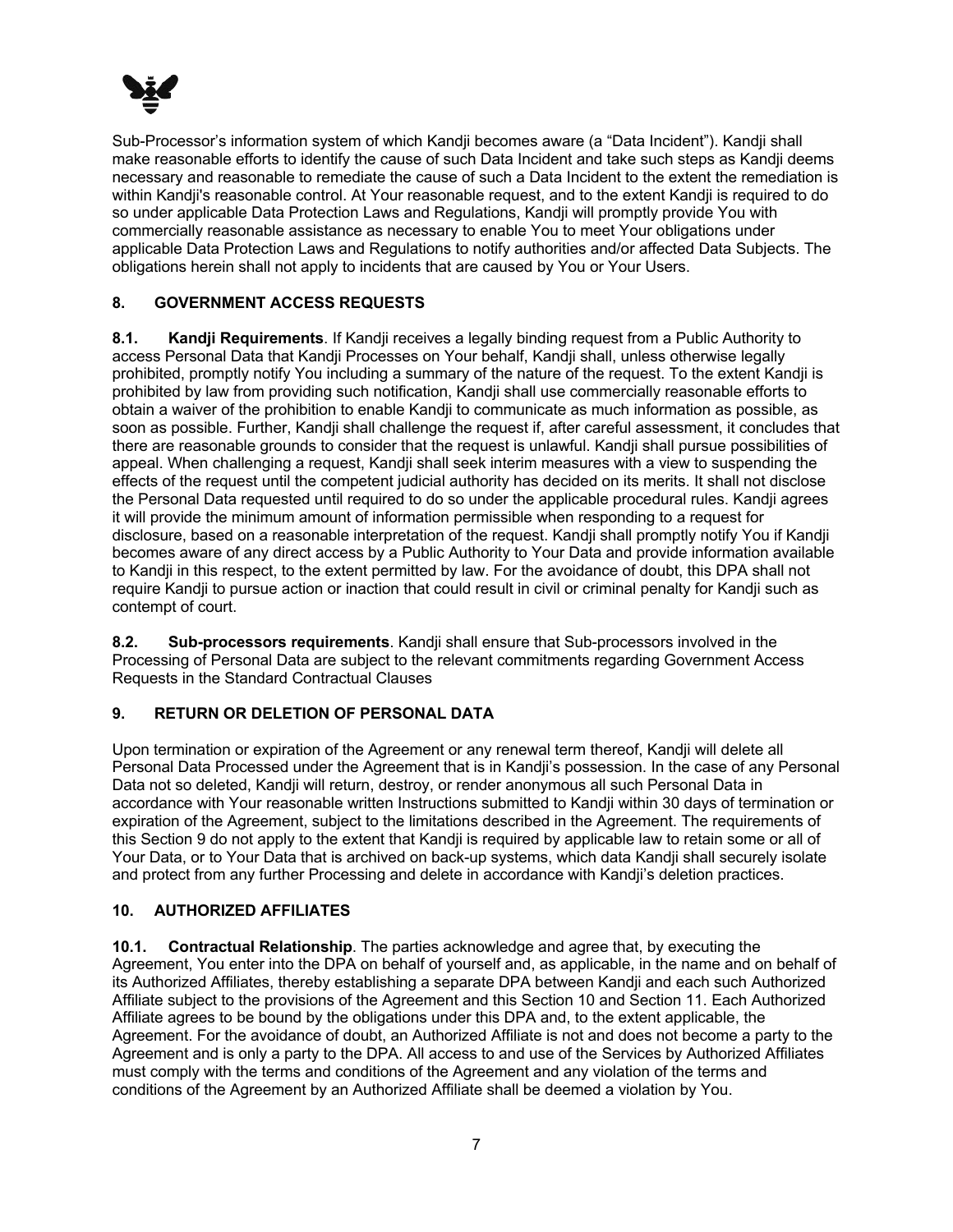

**10.2. Communication**. You as the contracting party to the Agreement shall remain responsible for coordinating all communication with Kandji under this DPA and be entitled to make and receive any communication in relation to this DPA on behalf of its Authorized Affiliates.

**10.3. Rights of Authorized Affiliates**. Where an Authorized Affiliate becomes a party to the DPA with Kandji, it shall to the extent required under applicable Data Protection Laws and Regulations be entitled to exercise the rights and seek remedies under this DPA, subject to the following:

**10.3.1.** Except where applicable Data Protection Laws and Regulations require the Authorized Affiliate to exercise a right or seek any remedy under this DPA against Kandji directly by itself, the parties agree that (i) solely You as the contracting party to the Agreement shall exercise any such right or seek any such remedy on behalf of the Authorized Affiliate, and (ii) You as the contracting party to the Agreement shall exercise any such rights under this DPA, not separately for each Authorized Affiliate individually, but in a combined manner for itself and all of its Authorized Affiliates together (as set forth, for example, in Section 10.3.2, below).

**10.3.2.** The parties agree that You as the contracting party to the Agreement shall, when carrying out an On-Site Audit of the procedures relevant to the protection of Personal Data, take all reasonable measures to limit any impact on Kandji and its Sub-Processors by combining, to the extent reasonably possible, several audit requests carried out on behalf of itself and all of its Authorized Affiliates in one single audit.

### **11. LIMITATION OF LIABILITY**

Except as specifically provided in the EU C-to-P Transfer Clauses, each party's and all of its Affiliates' liability, taken together in the aggregate, arising out of or related to this DPA, and all DPAs between Authorized Affiliates and Kandji, whether in contract, tort or under any other theory of liability, is subject to the 'Limitation of Liability' section of the Agreement, and any reference in such section to the liability of a party means the aggregate liability of that party and all of its Affiliates under the Agreement and all DPAs together.

For the avoidance of doubt, Kandji's and its Affiliates' total liability for all claims from You and all of its Authorized Affiliates arising out of or related to the Agreement and all DPAs shall apply in the aggregate for all claims under both the Agreement and all DPAs established under the Agreement, including by You and all Authorized Affiliates, and, in particular, shall not be understood to apply individually and severally to You and/or to any Authorized Affiliate that is a contractual party to any such DPA.

### **12. EUROPEAN SPECIFIC PROVISIONS**

**12.1. Definitions**. This Section 12 shall apply only to the extent Kandji Processes Personal Data subject to European Data Protection Laws and Regulations as Your Processor. For the purposes of this section 12 and Schedule 1, "EU C-to-P Transfer Clauses" means Standard Contractual Clauses sections I, II, III and IV (as applicable) to the extent they reference Module Two (Controller-to-Processor).

**12.2. European Data Protection Laws and Regulations**. Kandji will Process Personal Data in accordance with the European Data Protection Laws and Regulations requirements directly applicable to Kandji's provision of its Services.

**12.3. Transfer mechanisms for data transfers**. If, in the provision of the Services, Personal Data that is subject to the GDPR or any other law relating to the protection or privacy of individuals that applies in Europe is transferred out of Europe to countries which do not ensure an adequate level of data protection within the meaning of the Data Protection Laws and Regulations of Europe, the transfer mechanism listed below shall apply to such transfers and can be directly enforced by the Parties to the extent such transfers are subject to the Data Protection Laws and Regulations of Europe: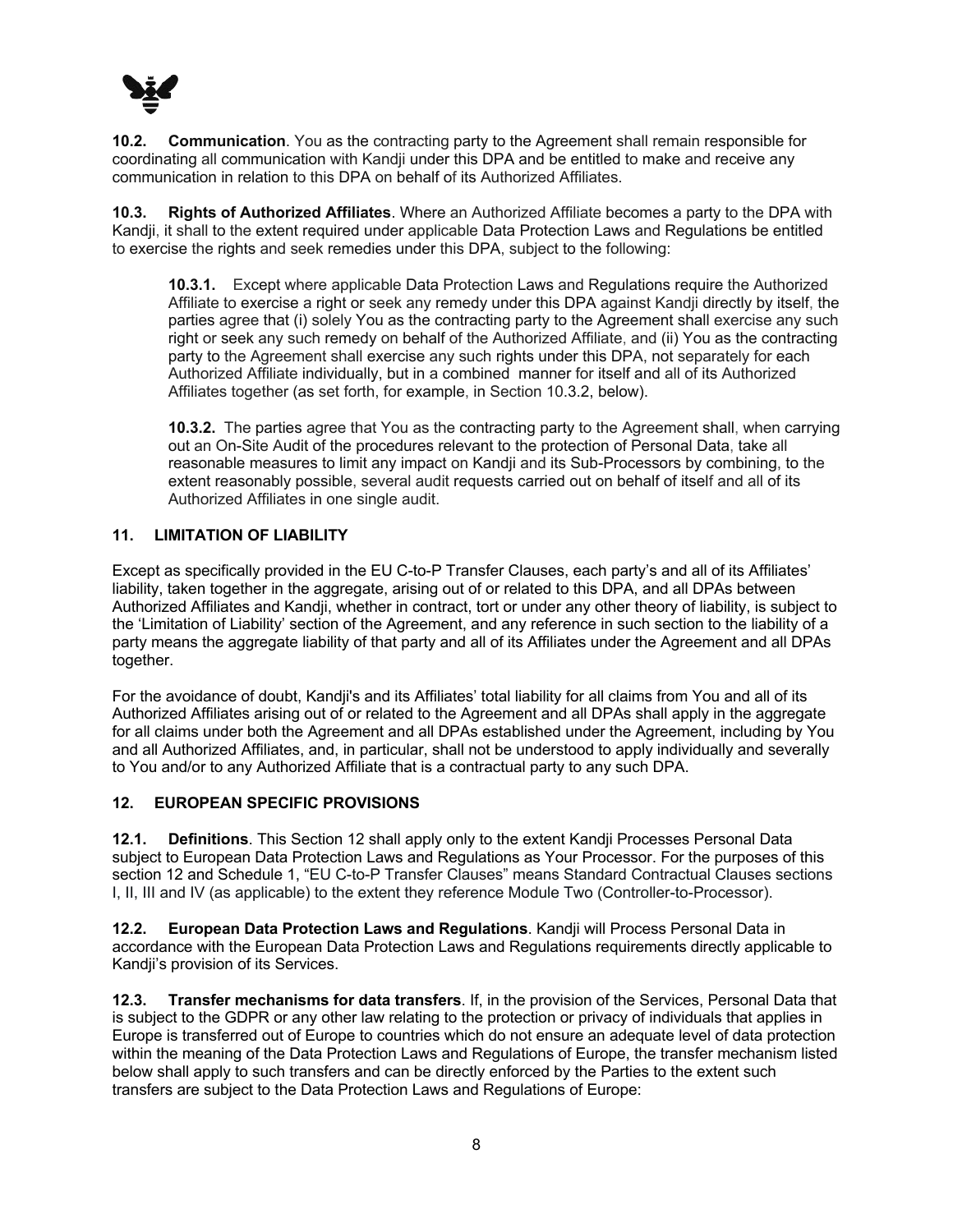

● **The EU C-to-P Transfer Clauses**. Where You and/or its Authorized Affiliate is a Controller and a data exporter of Personal Data and Kandji is a Processor and data importer in respect of that Personal Data, then the Parties shall comply with the EU C-to-P Transfer Clauses, subject to the additional terms in Section 2 of Schedule 1.

**12.4. Impact of local laws**. As of the Effective Date, Kandji has no reason to believe that the laws and practices in any third country of destination applicable to its Processing of the Personal Data as set forth in the Infrastructure and Sub-processors Documentation, including any requirements to disclose Personal Data or measures authorising access by a Public Authority, prevent Kandji from fulfilling its obligations under this DPA. If Kandji reasonably believes that any existing or future enacted or enforceable laws and practices in the third country of destination applicable to its Processing of the Personal Data ("Local Laws") prevent it from fulfilling its obligations under this DPA, it shall promptly notify You. In such a case, Kandji shall use reasonable efforts to make available to You a change in the Services or recommend a commercially reasonable change to Your configuration or use of the Services to facilitate compliance with the Local Laws without unreasonably burdening You. If Kandji is unable to make available such change promptly, You may terminate the applicable Order Form(s) and suspend the transfer of Personal Data in respect only to those Services which cannot be provided by Kandji in accordance with the Local Laws by providing written notice in accordance with the "Notices" section of the Agreement. You shall receive a refund of any prepaid fees for the period following the effective date of termination for such terminated Services.

## **13. CALIFORNIA SPECIFIC PROVISIONS**

- **13.1. Definitions.** This Section 13 shall apply only to the extent Kandji Processes Personal Data that is subject to the protection of the CCPA ("California Personal Information") on Your behalf. For the purposes of this section 13 these terms shall be defined as follows:
	- "Business", "Service Provider", "Sell", and "Share" shall have the meanings given to them in the CCPA.
	- "Controller" is replaced with "Business" wherever those terms appear in Sections 2 through 11 and Sections 14 and 15 of this DPA.
	- "Processor" is replaced with "Service Provider" wherever those terms appear in Sections 2 through 11 and Sections 14 and 15 of this DPA.
- **13.2. Responsibilities.** The Parties agree that Kandji will Process California Personal Information contained in Your Data as Your Service Provider in accordance with the CCPA and strictly for the business purpose of performing the Service under the Agreement. Kandji shall not (i) Sell California Personal Information contained in Your Data; (ii) Share California Personal Information contained in Your Data with third parties for cross-contextual behavioral advertising purposes; (iii) retain, use, or disclose California Personal Information contained in Your Data for a commercial purpose other than for such business purpose or as otherwise permitted by the CCPA; or (iv) retain, use, or disclose California Personal Information contained in Your Data outside of the direct business relationship between You and Kandji. You agree that You are solely liable for Your compliance with the CCPA in Your use of Kandji's Service.
- **13.3. Certification.** Kandji certifies that it understands and will comply with the restrictions of Section 13.2.
- **13.4. No CCPA Sale.** The parties agree that You do not sell California Personal Information to Kandji because, as a Service Provider, Kandji may only use California Personal Information contained in Your Data for the purposes of providing the Services to You.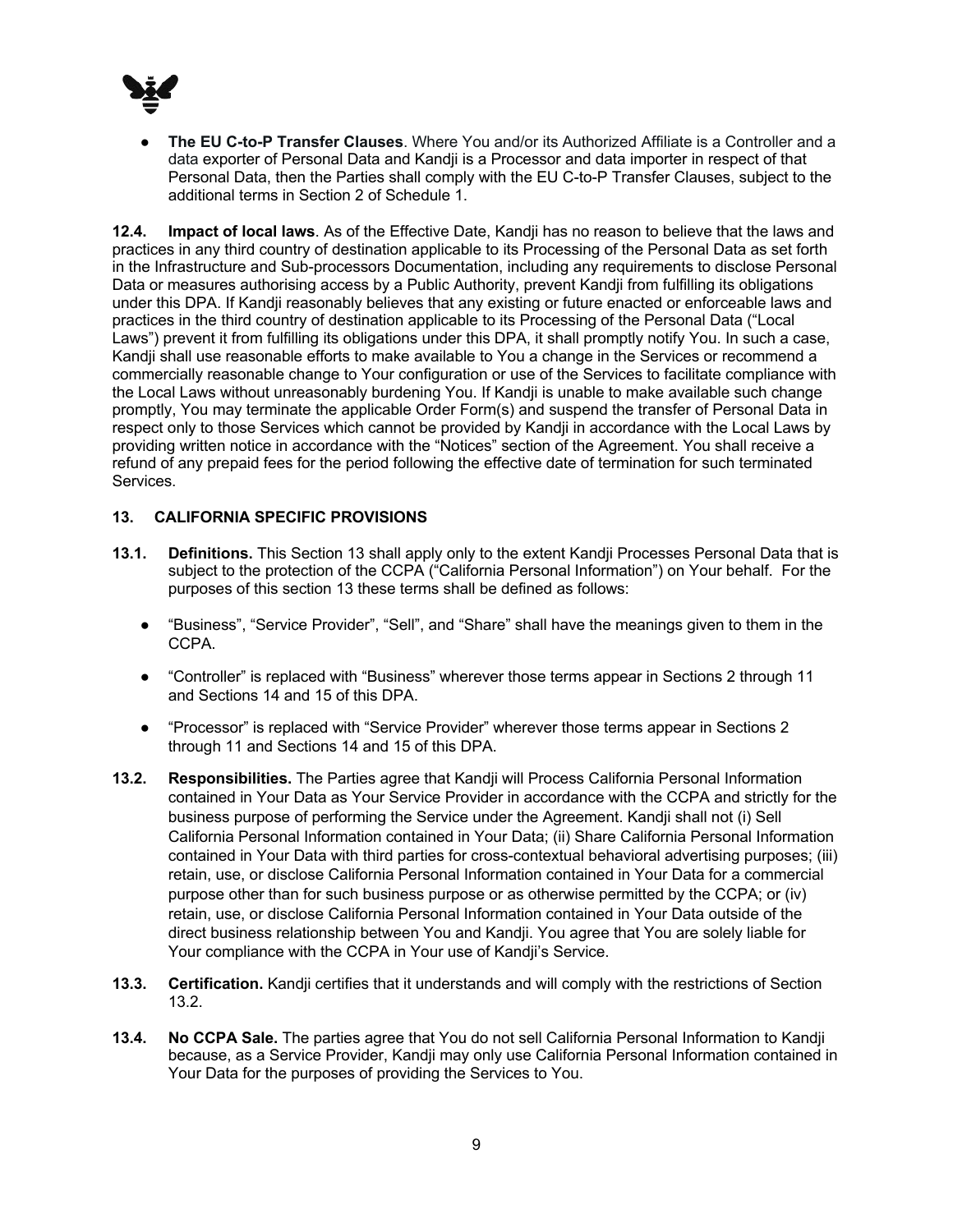

### **14. PARTIES TO THIS DPA**

The section "HOW THIS DPA APPLIES" specifies which Kandji entity is party to this DPA. Where the Standard Contractual Clauses apply, Kandji.com, Inc. is the signatory to the Standard Contractual Clauses. Where the Kandji entity that is a party to this DPA is not Kandji.com, Inc., that Kandji entity is carrying out the obligations of the data importer on behalf of Kandji.com, Inc. Notwithstanding the signatures below of any other Kandji entity, such other Kandji entities are not a party to this DPA or the Standard Contractual Clauses.

### **15. LEGAL EFFECT**

This DPA shall only become legally binding between You and Kandji when the requirements set out in the Section "HOW TO EXECUTE THIS DPA" above have been fully completed.

### **List of Schedules**

Schedule 1: Transfer Mechanisms for European Data Transfers Schedule 2: Description of Processing/Transfer

The parties' authorized signatories have duly executed this DPA:

| Kandji.COM, INC.       | You             |
|------------------------|-----------------|
| BY:<br>-DocuSigned by: | BY:             |
| Sarah Mattina          |                 |
| -D5EAD0EA9D3644F       |                 |
| NAME (PRINTED):        | NAME (PRINTED): |
| Sarah Mattina          |                 |
| TITLE:                 | TITLE:          |
| General Counsel        |                 |
| DATE:                  | DATE:           |
| February 1, 2022       |                 |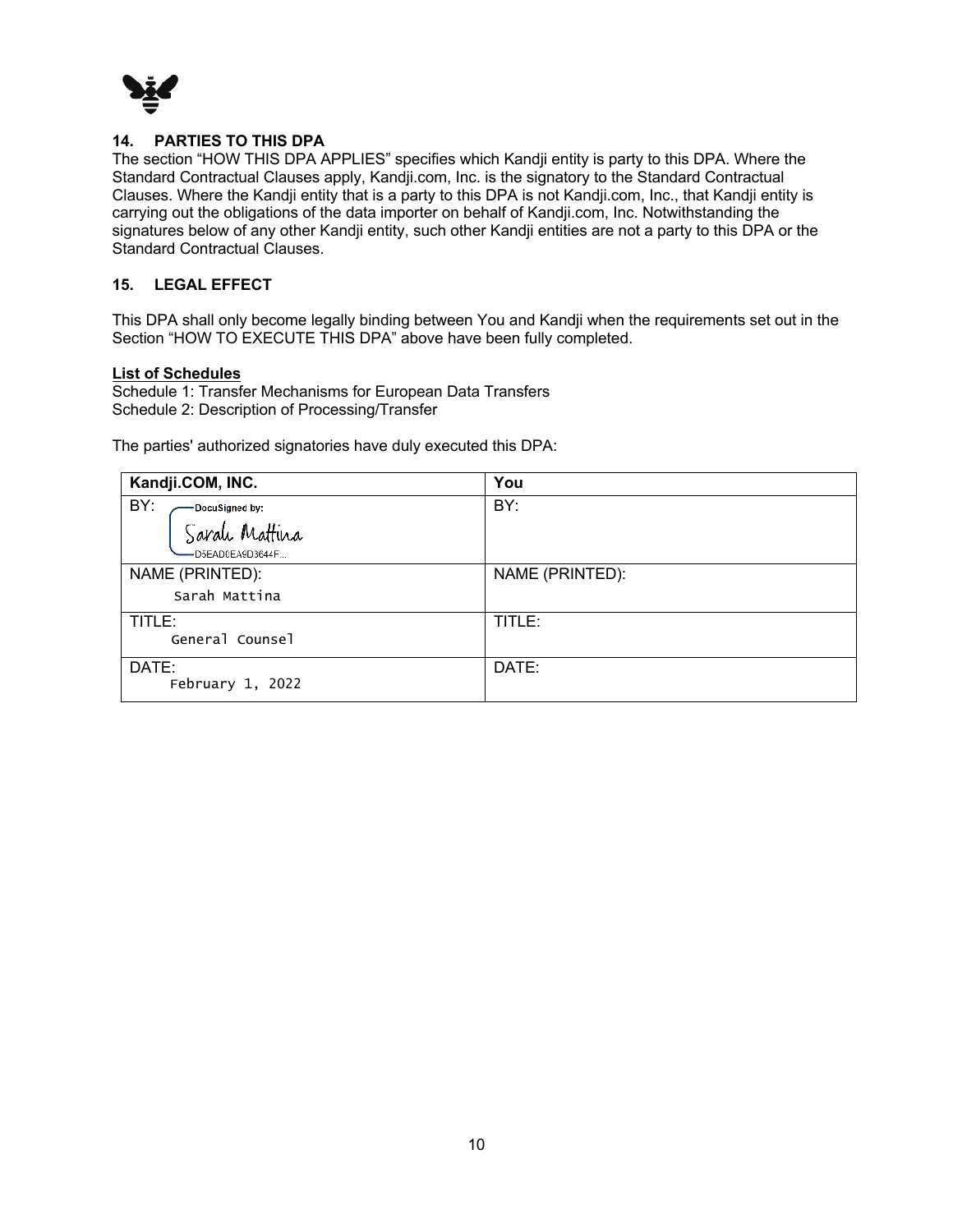

### **Schedule 1**

Transfer Mechanisms for European Data Transfers

## **1. STANDARD CONTRACTUAL CLAUSES OPERATIVE PROVISIONS AND ADDITIONAL TERMS**

For the purposes of the EU C-to-P Transfer Clauses, You are the data exporter and Kandji is the data importer and the Parties agree to the following. If and to the extent an Authorized Affiliate relies on the EU C-to-P Transfer Clauses for the transfer of Personal Data, any references to "You" in this Schedule, include such Authorized Affiliate. Where this Schedule 1 does not explicitly mention EU C-to-P Transfer Clauses it applies to them.

**1.1. Reference to the Standard Contractual Clauses**. The relevant provisions contained in the Standard Contractual Clauses are incorporated by reference and are an integral part of this DPA. The information required for the purposes of the Appendix to the Standard Contractual Clauses are set out in Schedule 2.

**1.2. Docking clause**. The option under clause 7 shall not apply.

**1.3. Certification of Deletion**. The parties agree that the certification of deletion of Personal Data that is described in clause 8.5 and 16(d) of the Standard Contractual Clauses shall be provided by Kandji to You only upon Your written request.

**1.4. Instructions**. This DPA and the Agreement are Your complete and final documented instructions at the time of signature of the Agreement to Kandji for the Processing of Personal Data. Any additional or alternate instructions must be consistent with the terms of this DPA and the Agreement. For the purposes of clause 8.1(a), the instructions by You to Process Personal Data are set out in Section 2.4 and 2.6 of this DPA and include onward transfers to a third party located outside Europe for the purpose of the provision of the Services.

**1.5. Security of Processing**. For the purposes of clause 8.6(a), You are solely responsible for making an independent determination as to whether the technical and organisational measures set forth in the Security and Privacy Documentation meet Your security requirements and You agree that (taking into account the state of the art, the costs of implementation, and the nature, scope, context and purposes of the Processing of its Personal Data as well as the risks to individuals) the security measures and policies implemented and maintained by Kandji provide a level of security appropriate to the risk with respect to its Personal Data. For the purposes of clause 8.6(c), personal data breaches will be handled in accordance with Section 7 (Data Incident Management and Notification) of this DPA.

**1.6. Audits of the SCCs**. The parties agree that the audits described in clause 8.9 of the Standard Contractual Clauses shall be carried out in accordance with Section 6.2 of this DPA.

**1.7. General authorisation for use of Sub-processors**. Option 2 under clause 9 shall apply. For the purposes of clause 9(a), Kandji has Your general authorisation to engage Sub-processors in accordance with Section 5 of this DPA. Kandji shall make available to You the current list of Sub-processors in accordance with Section 5.2 of this DPA. Where Kandji enters into the EU P-to-P Transfer Clauses with a Sub-processor in connection with the provision of the Services, You grant Kandji and Kandji's Affiliates authority to provide a general authorisation on Controller's behalf for the engagement of sub-processors by Sub-processors engaged in the provision of the Services, as well as decision making and approval authority for the addition or replacement of any such sub-processors.

**1.8. Notification of New Sub-processors and Objection Right for new Sub-processors**. Pursuant to clause 9(a), You acknowledge and expressly agrees that Kandji may engage new Sub-processors as described in Sections 5.2 and 5.3 of this DPA. Kandji shall inform You of any changes to Sub-processors following the procedure provided for in Section 5.2 of this DPA.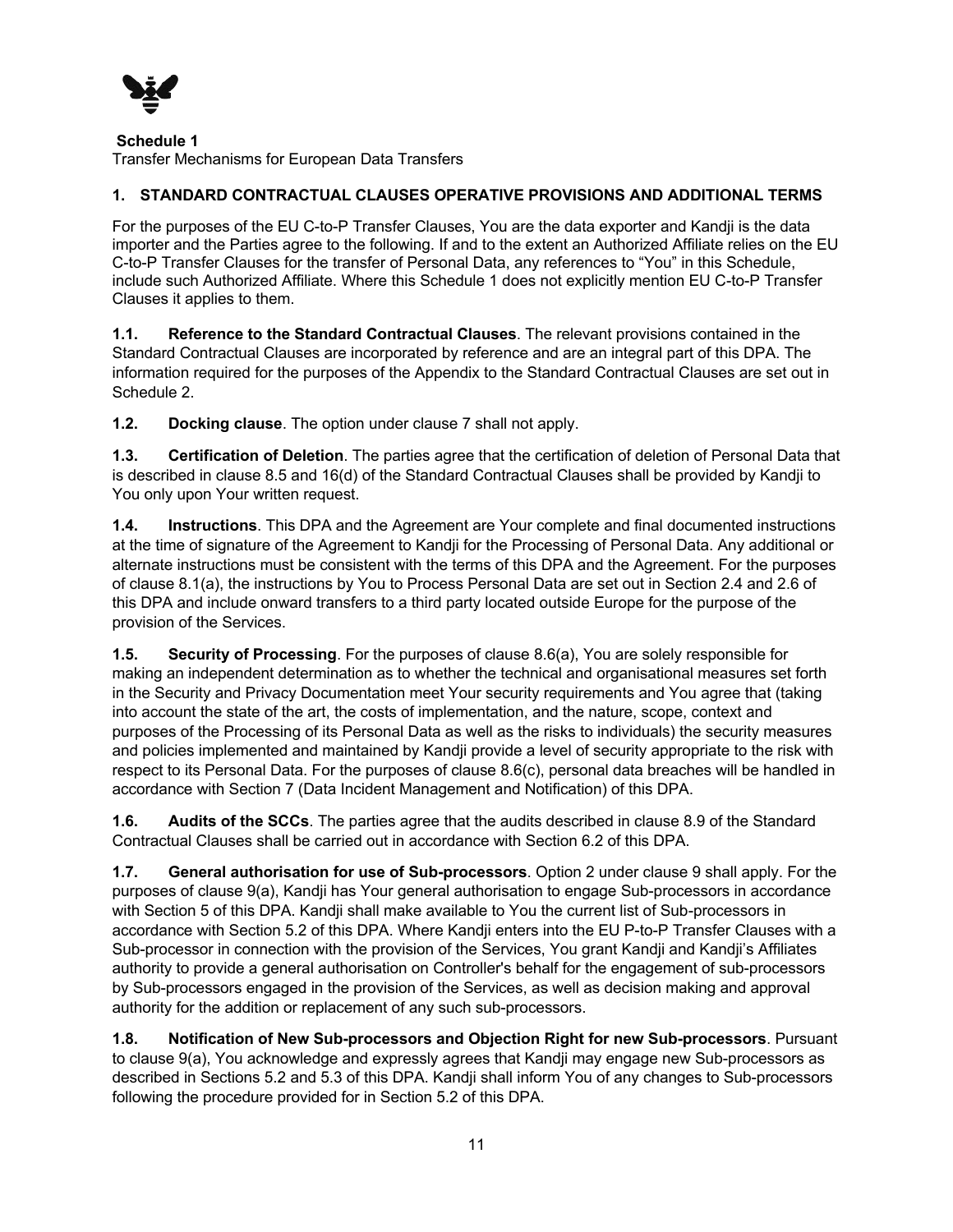

**1.9. Complaints - Redress**. For the purposes of clause 11, and subject to Section 3 of this DPA, Kandji shall inform data subjects on its website of a contact point authorised to handle complaints. Kandji shall inform You if it receives a complaint by, or a dispute from, a Data Subject with respect to Personal Data and shall without undue delay communicate the complaint or dispute to You. Kandji shall not otherwise have any obligation to handle the request (unless otherwise agreed with You). The option under clause 11 shall not apply.

**1.10. Liability**. Kandji's liability under clause 12(b) shall be limited to actual and proven damage caused by Kandji's Processing of Personal Data on Your behalf as a Processor where Kandji has not complied with its obligations under the GDPR specifically directed to Processors, or where Kandji has acted outside of or contrary to Your lawful Instructions, as specified in Article 82 GDPR.

- **1.11. Supervision**. Clause 13 shall apply as follows:
	- **1.11.1.** Where You are established in an EU Member State, the supervisory authority with responsibility for ensuring compliance by You with Regulation (EU) 2016/679 as regards the data transfer shall act as competent supervisory authority.
	- **1.11.2.** Where You are not established in an EU Member State, but fall within the territorial scope of application of Regulation (EU) 2016/679 in accordance with its Article 3(2) and have appointed a representative pursuant to Article 27(1) of Regulation (EU) 2016/679, the supervisory authority of the Member State in which the representative within the meaning of Article 27(1) of Regulation (EU) 2016/679 is established shall act as competent supervisory authority.
	- **1.11.3.** Where You are not established in an EU Member State, but fall within the territorial scope of application of Regulation (EU) 2016/679 in accordance with its Article 3(2) without however having to appoint a representative pursuant to Article 27(2) of Regulation (EU) 2016/679: The Data Protection Commission of Ireland, 21 Fitzwilliam Square South, Dublin, 2 D02 RD28, Ireland shall act as competent supervisory authority.
	- **1.11.4.** Where You are established in the United Kingdom or fall within the territorial scope of application of UK Data Protection Laws and Regulations, the Information Commissioner's Office shall act as competent supervisory authority.
	- **1.11.5.** Where You are established in Switzerland or fall within the territorial scope of application of Swiss Data Protection Laws and Regulations, the Swiss Federal Data Protection and Information Commissioner shall act as competent supervisory authority insofar as the relevant data transfer is governed by Swiss Data Protection Laws and Regulations.

**1.12. Notification of Government Access Requests**. For the purposes of clause 15.1(a), Kandji shall notify You only, and not the Data Subject(s), in case of government access requests. You shall be solely responsible for promptly notifying the Data Subject as necessary.

**1.13. Governing Law**. The governing law for the purposes of clause 17 shall be the law that is designated in the Governing Law section of the Agreement. If the Agreement is not governed by an EU Member State law, the Standard Contractual Clauses will be governed by either (i) the laws of Ireland; or (ii) where the Agreement is governed by the laws of the United Kingdom, the laws of the United Kingdom.

**1.14. Choice of forum and jurisdiction**. The courts under clause 18 shall be those designated in the Venue section of the Agreement. If the Agreement does not designate an EU Member State court as having exclusive jurisdiction to resolve any dispute or lawsuit arising out of or in connection with this Agreement, the parties agree that the courts of either (i) Ireland; or (ii) where the Agreement designates the United Kingdom as having exclusive jurisdiction, the United Kingdom, shall have exclusive jurisdiction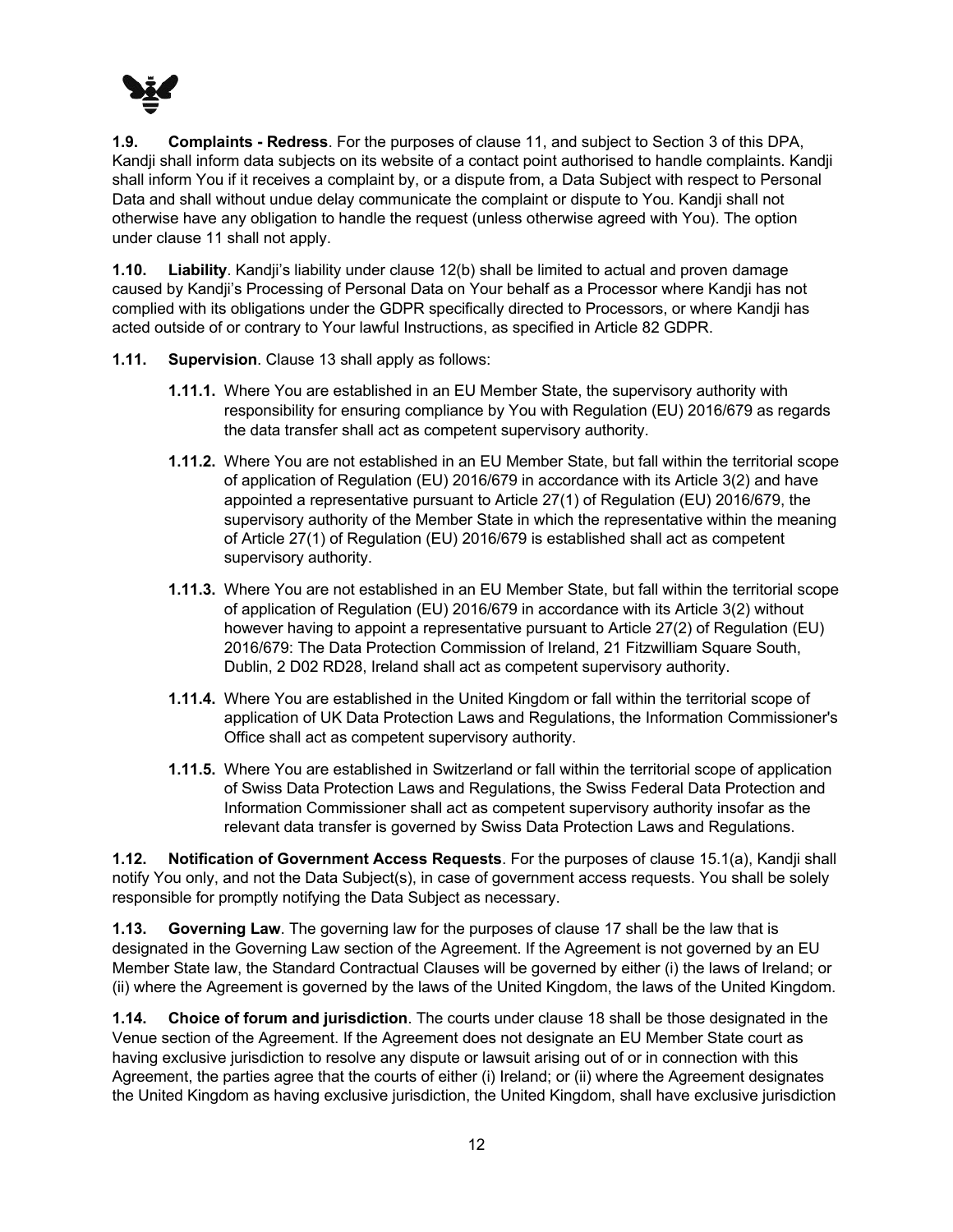

to resolve any dispute arising from the Standard Contractual Clauses. For Data Subjects habitually resident in Switzerland, the courts of Switzerland are an alternative place of jurisdiction in respect of disputes.

- **1.15.** Appendix. The Appendix shall be completed as follows:
- The contents of section 1 of Schedule 2 shall form Annex I.A to the Standard Contractual Clauses
- The contents of sections 2 to 9 of Schedule 2 shall form Annex I.B to the Standard Contractual Clauses
- The contents of section 10 of Schedule 2 shall form Annex I.C to the Standard Contractual Clauses
- The contents of section 11 of Schedule 2 to this Exhibit shall form Annex II to the Standard Contractual Clauses.

### **1.16. Data Exports from the United Kingdom and Switzerland under the Standard Contractual**

**Clauses**. In case of any transfers of Personal Data from the United Kingdom and/or transfers of Personal Data from Switzerland subject exclusively to the Data Protection Laws and Regulations of Switzerland ("Swiss Data Protection Laws"), (i) general and specific references in the Standard Contractual Clauses to GDPR or EU or Member State Law shall have the same meaning as the equivalent reference in the Data Protection Laws and Regulations of the United Kingdom ("UK Data Protection Laws") or Swiss Data Protection Laws, as applicable; and (ii) any other obligation in the Standard Contractual Clauses determined by the Member State in which the data exporter or Data Subject is established shall refer to an obligation under UK Data Protection Laws or Swiss Data Protection Laws, as applicable. In respect of data transfers governed by Swiss Data Protection Laws, the Standard Contractual Clauses also apply to the transfer of information relating to an identified or identifiable legal entity where such information is protected similarly as Personal Data under Swiss Data Protection Laws until such laws are amended to no longer apply to a legal entity.

**1.17. Conflict**. The Standard Contractual Clauses are subject to this DPA and the additional safeguards set out hereunder. The rights and obligations afforded by the Standard Contractual Clauses will be exercised in accordance with this DPA, unless stated otherwise. In the event of any conflict or inconsistency between the body of this DPA and the Standard Contractual Clauses, the Standard Contractual Clauses shall prevail.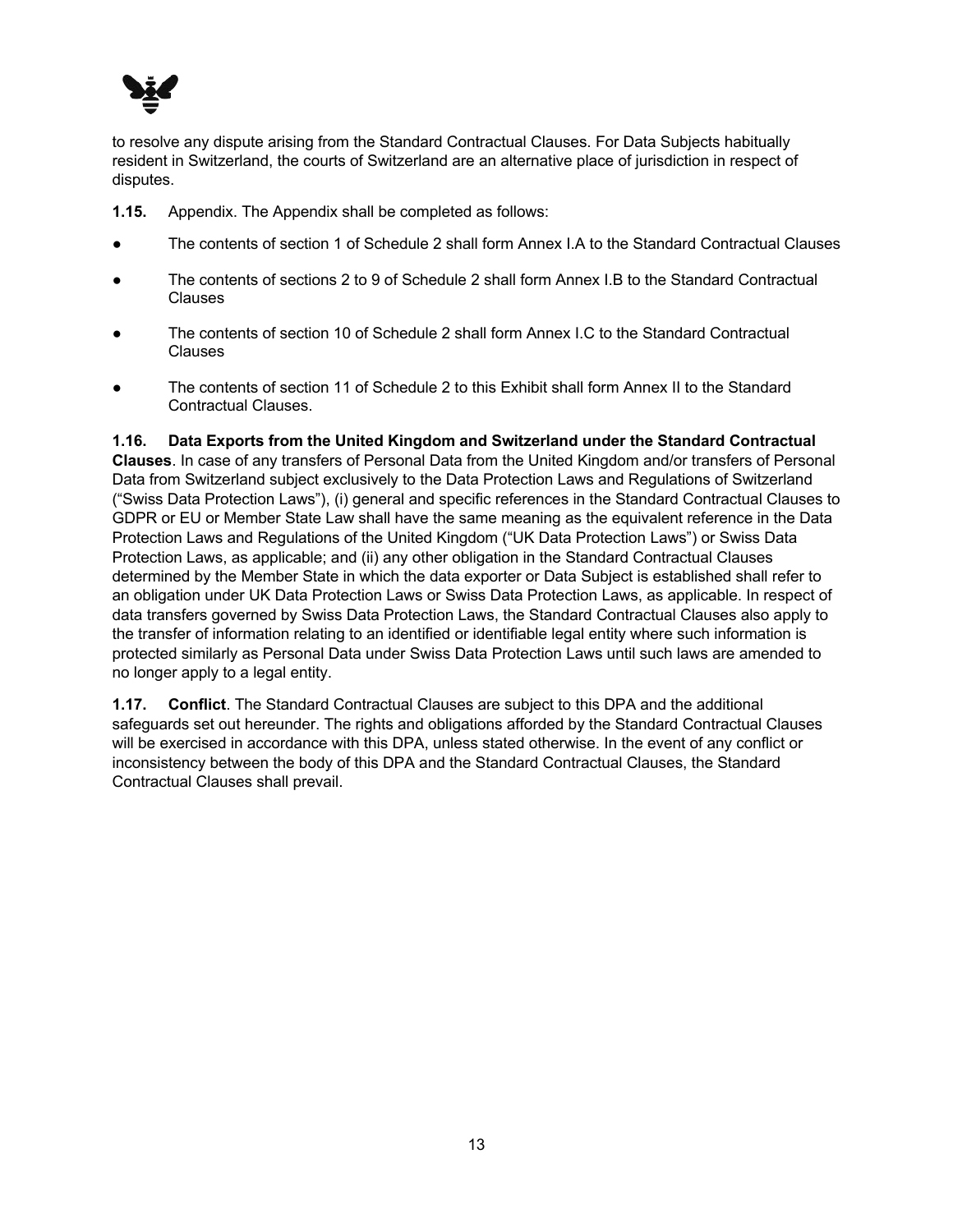

**Schedule 2** Description of Processing/Transfer

## **1. LIST OF PARTIES**

Data exporter(s): *Identity and contact details of the data exporter(s) and, where applicable, of its/their data protection officer and/or representative in the European Union*

Name: You and Your Authorized Affiliates

Address:

Contact person's name, position, and contact details:

Activities relevant to the data transferred under these clauses: Provision of the Services pursuant to the Agreement as further described in the Documentation.

Signature and date:

Role: For the purposes of the EU C-to-P Transfer Clauses You and/or Your Authorized Affiliates are a Controller.

Data importer(s): *Identity and contact details of the data importer(s), including any contact person with responsibility for data protection*

Name: Kandji.com, Inc.

Address: 101 W. Broadway, Ste. 1440, San Diego CA 92101

Contact person's name, position, and contact details: Sarah Mattina, General Counsel

Signature and date:

Sarah Mattina -D5EAD0EA9D3644F February 1, 2022

Role: Processor

## 2. **CATEGORIES OF DATA SUBJECTS WHOSE PERSONAL DATA IS TRANSFERRED**

You may submit Personal Data to the Services, the extent of which is determined and controlled by You in Your sole discretion, and which may include, but is not limited to Personal Data relating to the following categories of data subjects:

● Your Users authorized by You to use the Services.

## 3. **CATEGORIES OF PERSONAL DATA TRANSFERRED**

You may submit Personal Data to the Services, the extent of which is determined and controlled by You in Your sole discretion, and which may include, but is not limited to the following categories of Personal Data: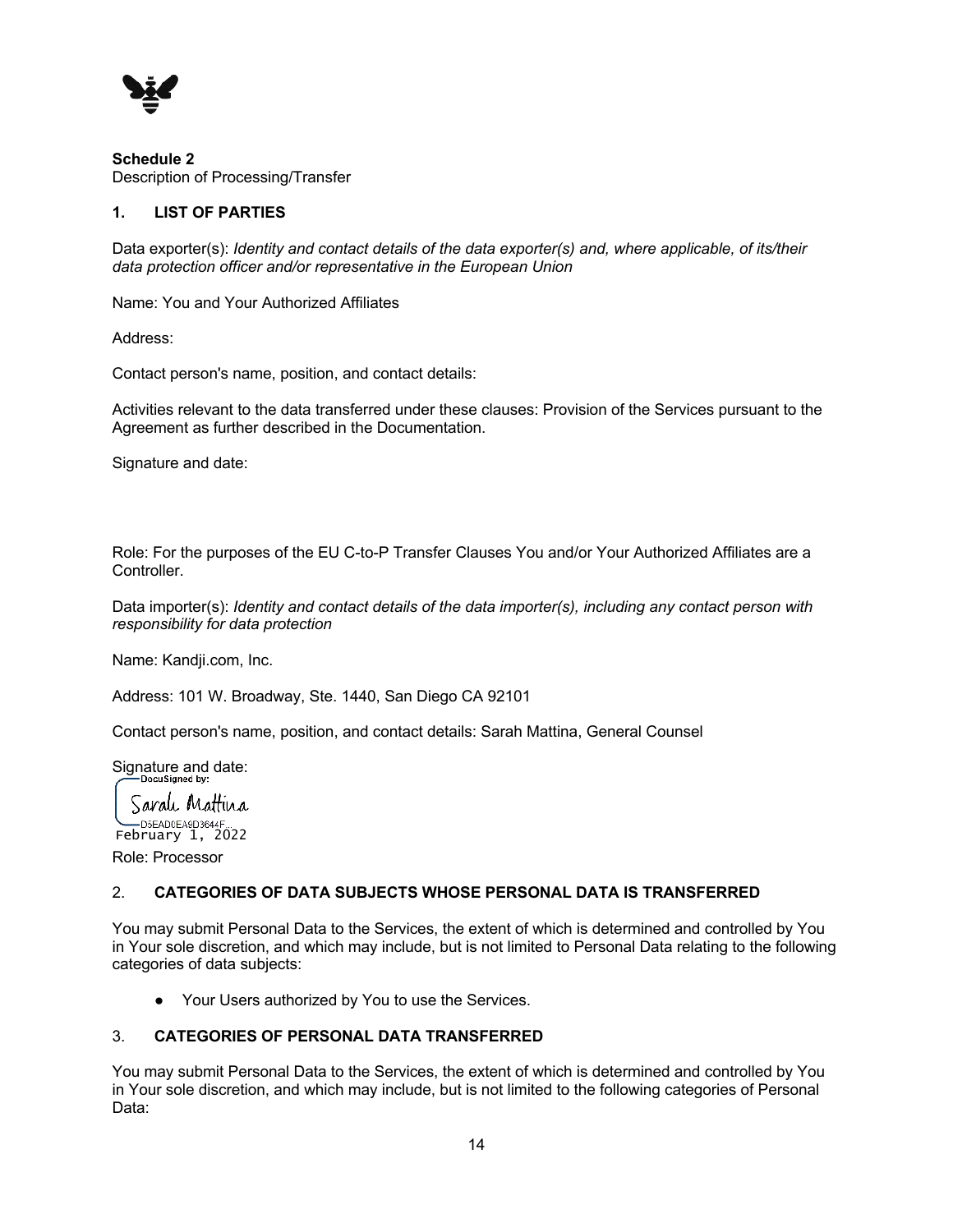

- **First Name, Last Name**
- **Title**
- Employer
- Photographic headshots (optional)
- Unique identifier for authorized devices
- Personal Information submitted to the Services by the end users

### **4. SENSITIVE DATA TRANSFERRED**

The parties do not anticipate the transfer of sensitive data under the Agreement.

### **5. FREQUENCY OF THE TRANSFER**

Data is transferred on a continuous basis depending on Your use of the Services.

## **6. NATURE OF THE PROCESSING**

The nature of the Processing is the provision of the Services pursuant to the Agreement

### **7. PURPOSE OF PROCESSING, THE DATA TRANSFER AND FURTHER PROCESSING**

Kandji will Process Personal Data as necessary to provide the Services pursuant to the Agreement, as further specified in the relevant Order Form and/or Documentation, and as further instructed by You in Your use of the Services.

### **8. DURATION OF PROCESSING**

Subject to Section 2.2 of the DPA, Kandji will Process Personal Data for the duration of the Agreement, unless otherwise agreed in writing.

### **9. SUB-PROCESSOR TRANSFERS**

Sub-processor(s) will Process Personal Data as necessary to provide the Services pursuant to the Agreement. Subject to section 5 of this DPA, the Sub-processor(s) will Process Personal Data for the duration of the Agreement, unless otherwise agreed in writing. Identities of the Sub-processors used for the provision of the Services and their country of location are listed Kandji's Sub-processor Page, located at www.kandji.io/service-provider.

### **10. COMPETENT SUPERVISORY AUTHORITY**

- Where the data exporter is established in an EU Member State: The supervisory authority with responsibility for ensuring compliance by the data exporter with Regulation (EU) 2016/679 as regards the data transfer shall act as competent supervisory authority.
- Where the data exporter is not established in an EU Member State but falls within the territorial scope of application of Regulation (EU) 2016/679 in accordance with its Article 3(2) and has appointed a representative pursuant to Article 27(1) of Regulation (EU) 2016/679: The supervisory authority of the Member State in which the representative within the meaning of Article 27(1) of Regulation (EU) 2016/679 is established shall act as the competent supervisory authority.
- Where the data exporter is not established in an EU Member State but falls within the territorial scope of application of Regulation (EU) 2016/679 in accordance with its Article 3(2) without however having to appoint a representative pursuant to Article 27(2) of Regulation (EU) 2016/679: Data Protection Commission, 21 Fitzwilliam Square South, Dublin 2, D02 RD28, Ireland shall act as the competent supervisory authority.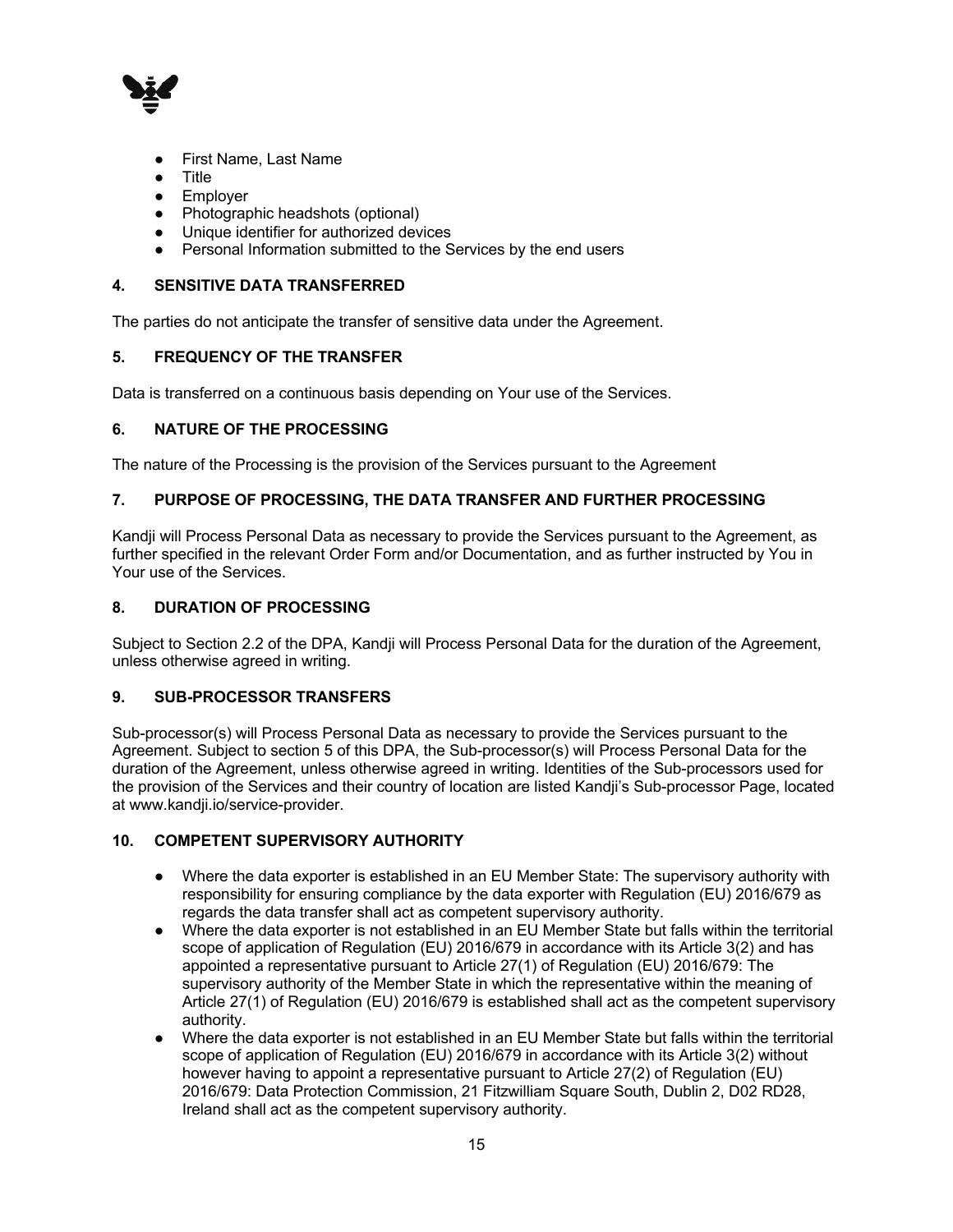

- Where the data exporter is established in the United Kingdom or falls within the territorial scope of application of UK Data Protection Laws and Regulations, the Information Commissioner's Office shall act as the competent supervisory authority.
- Where the data exporter is established in Switzerland or falls within the territorial scope of application of Swiss Data Protection Laws and Regulations, the Swiss Federal Data Protection and Information Commissioner shall act as competent supervisory authority insofar as the relevant data transfer is governed by Swiss Data Protection Laws and Regulations

### **11. TECHNICAL AND ORGANISATIONAL MEASURES**

In addition to the administrative, physical and technical safeguards for protection of the security, confidentiality and integrity of Personal Data uploaded to the Services, as described in the Security and Privacy documentation available HERE, Kandji also had implemented the following technical and organizational measures:

### **Access Control**

- The Kandji platform is hosted on Amazon Web Services. Additionally, Kandji maintains contractual relationships with vendors in order to provide the Services in accordance with our Data Processing Agreement. Kandji relies on contractual agreements, privacy policies, and vendor compliance programs in order to protect data processed or stored by these vendors.
- Under AWS's shared responsibility model, the physical and environmental security controls are maintained bv AWS and audited for SOC 2 Type I and ISO 27001, 27017, 17018 compliance, among other certifications by an AICPA Accredited third party public trust audit firm.
- Kandji enforces a uniform password policy for its technology infrastructure components. Customers can configure their own password requirements for Kandji platform administrative level accounts. Customers who interact with the Kandji administrative user interface must authenticate via multi-factor authentication or via their own single sign-on identity provider and associated strong identity policies. Access to systems and applications with customer data requires two-factor authentication in the form of user ID / password, and a one-time password (OTP) or certificate. Additionally access to systems that house and can expose access to personal information is restricted to those users whose job function absolutely requires access to this data, and the principle of least privilege is applied.
- Customer data is stored in multi-tenant storage systems accessible to Kandji's customers only via application user interfaces and application programming interfaces. Customers are not allowed direct access to the underlying application infrastructure. The authorization model in each of Kandji's products uses role-based access control to ensure that only appropriate individuals can access relevant resources. A systems administrator approves internal user access to the infrastructure provider for authorized personnel. Access approvals and modifications to the user access list are logged.
- Application Programming Interface ("API") access: Additional functionality may be accessed via the Kandji API. API access requires authentication via an API key. API keys can be further constrained by customers to reduce the set of capabilities that a given API key is authorized to invoke. These API invoked activities are logged within the Kandji administration web interface.
- A subset of Kandji's employees have access to the products and to customer data via controlled interfaces. The intent of providing access to a subset of employees is to provide effective customer support, to troubleshoot potential problems, to detect and respond to security incidents and implement data security. All such requests are logged. Employees are granted access by role, and reviews of high risk privilege grants are initiated regularly. System owners conduct quarterly user access reviews of production servers, databases and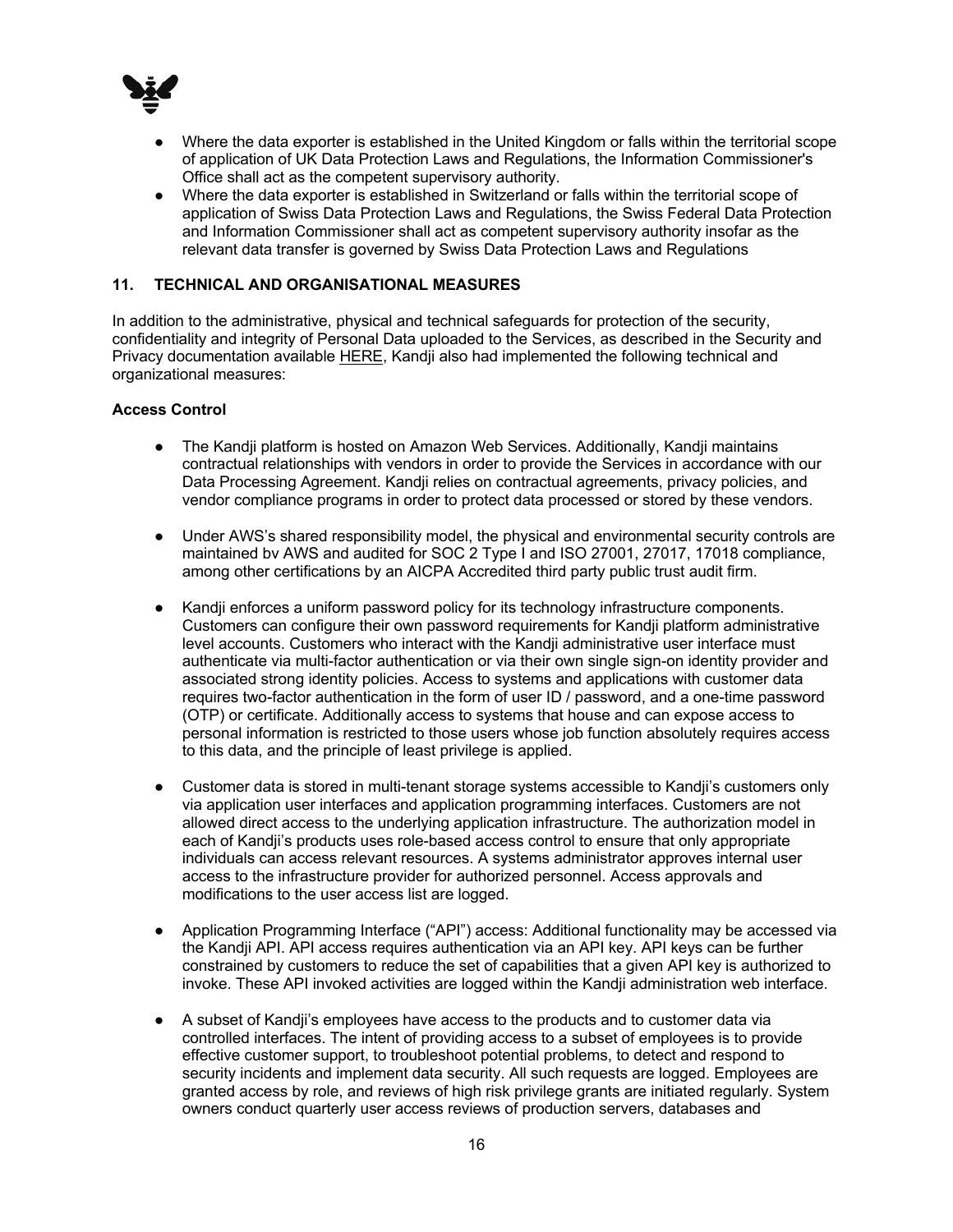

applications to validate internal user access is commensurate with job responsibilities. Identified access changes are tracked to remediation.

● Background checks are performed on new hires before the new hire's start date as permitted by local laws. The Human Resources team reviews the results and takes any appropriate action deemed necessary. Kandji has an established code of conduct outlining ethical expectations, behavior standards, and ramifications of non compliance, and requires internal personnel to acknowledge it.

### **Transmission Control**

- In-transit: Kandji uses Transport Layer Security version 1.2 or better paired with appropriately selected cipher suites on every one of its login Interfaces and API Endpoints.. Kandji's HTTPS implementation uses industry standard algorithms and certificates, specifically 256 bit AES Encryption in Galois Counter Mode, aka AES-256-GCM.
- At-rest: Kandji stores user passwords following policies that support industry standard practices for security. For Example passwords are stored as non-reversible hashes using a properly selected password-hashing function.
- All customer data is encrypted at rest using the cloud service provider's key management service and cryptographic modules.

### **Input Control**

- Kandji implements intrusion detection and infrastructure monitoring to detect threats to the network environment. Kandji uses logging review and alerting as well as application performance monitoring software to collect data from servers and endpoints, detect potential security threats or unusual system activity, monitor system performance, and track resource utilization.
- IP Filtering (Internet protocol version 4) configurations ensure available networking ports and protocols are restricted to approved business rules. Web application firewalls ensure only appropriate messages are reviewed by our web facing API Interfaces. Distributed Denial of Service controls protect Kandji applications from network OSI layers 3,4 and 7 attacks. Kandji's DDoS provider also protects Kandji from common layer 7 attacks, and removes traffic from known bad actors.
- To maintain separation of duties, one engineer plans and prepares a change request and then a second individual engineer reviews, tests, and approves configuration changes before the changes are deployed into production. Kandji has developed policies and procedures governing the system development life cycle, including documented policies for tracking, testing, approving, and validating changes.
- Kandji engages a qualified third party penetration testing vendor to conduct a network and application penetration test of the production environment at least annually.. The intent of the penetration tests is to identify and resolve foreseeable attack vectors and potential abuse scenarios.
- Kandji's infrastructure is configured to log information about system behavior, traffic, system authentication, and other application requests. System tools monitor company load balancers and notify appropriate personnel of any events or outages based on predetermined criteria. Any identified issues are tracked through resolution in accordance with the Incident Management Policy.